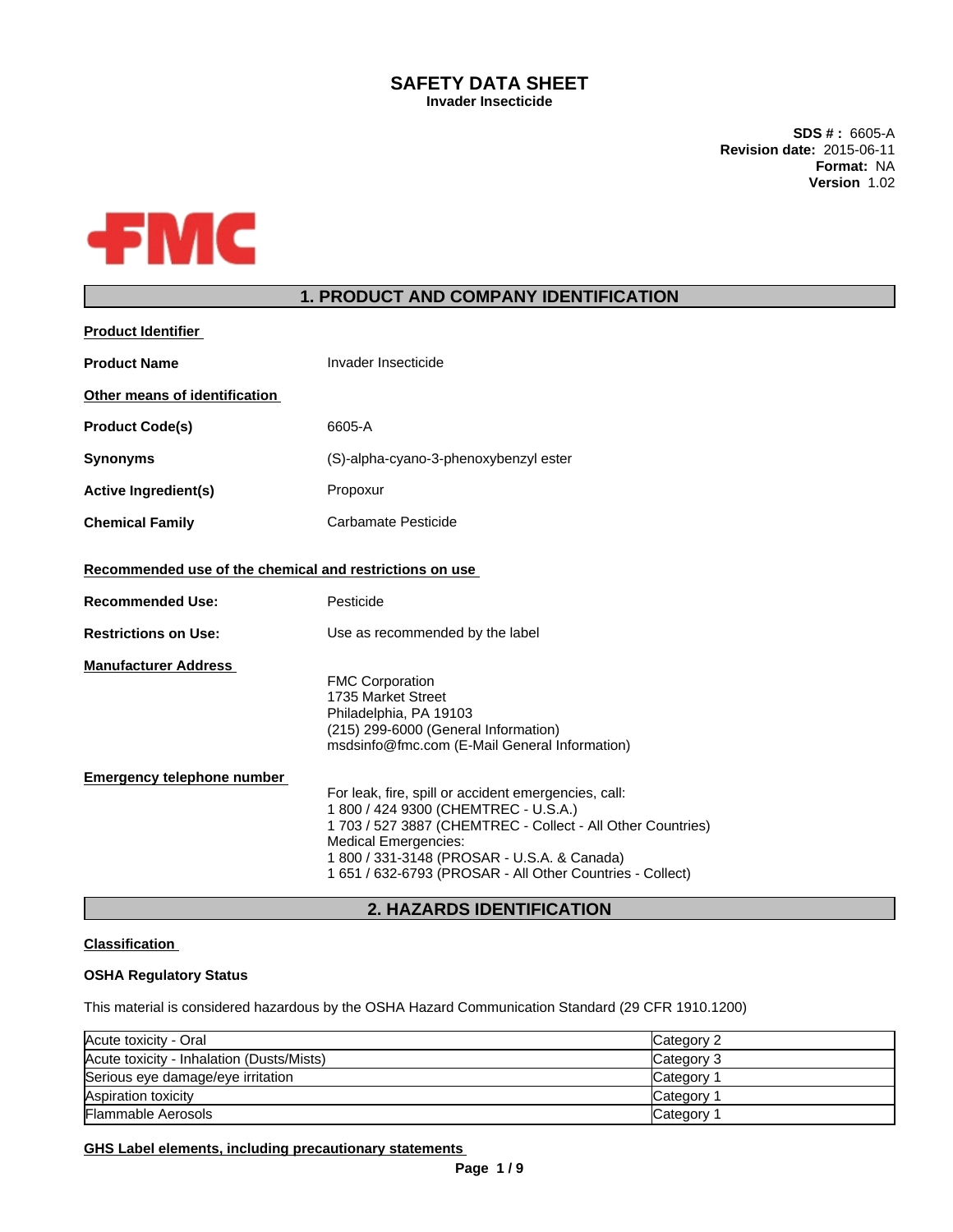#### **EMERGENCY OVERVIEW**

### **Danger**

**Hazard Statements** H300 - Fatal if swallowed H304 - May be fatal if swallowed and enters airways H318 - Causes serious eye damage H331 - Toxic if inhaled EXTREMELY FLAMMABLE AEROSOL



#### **Precautionary Statements - Prevention**

P264 - Wash face, hands and any exposed skin thoroughly after handling

P270 - Do not eat, drink or smoke when using this product

P261 - Avoid breathing dust/ fume/ gas/ mist/ vapors/ spray

P280 - Wear protective gloves and protective clothing

## **Precautionary Statements - Response**

P305 + P351 + P338 - IF IN EYES: Rinse cautiously with water for several minutes. Remove contact lenses, if present and easy to do. Continue rinsing

P310 - Immediately call a POISON CENTER or doctor

P304 + P340 - IF INHALED: Remove person to fresh air and keep comfortable for breathing

P311 - Call a POISON CENTER or doctor

P301 + P310 - IF SWALLOWED: Immediately call a POISON CENTER or doctor

P331 - Do NOT induce vomiting

P330 - Rinse mouth

#### **Precautionary Statements - Storage**

P405 - Store locked up P403 + P233 - Store in a well-ventilated place. Keep container tightly closed

#### **Precautionary Statements - Disposal**

P501 - Dispose of contents/ container to an approved waste disposal plant

#### **Hazards not otherwise classified (HNOC)**  No hazards not otherwise classified were identified.

#### **Other Information**

Harmful to aquatic life with long lasting effects. Harmful to aquatic life. May be harmful in contact with skin.

## **3. COMPOSITION/INFORMATION ON INGREDIENTS**

**Chemical Family** Carbamate Pesticide.

| Chemical name                             | <b>CAS-No</b> | Weight %  |
|-------------------------------------------|---------------|-----------|
| Propoxur                                  | 114-26-1      |           |
| Carbon Dioxide                            | 124-38-9      | ם-ו       |
| Petroleum distillates, hydrotreated light | 64742-47-8    | 60-80     |
| n-Propanol                                | $71 - 23 - 8$ | $10 - 20$ |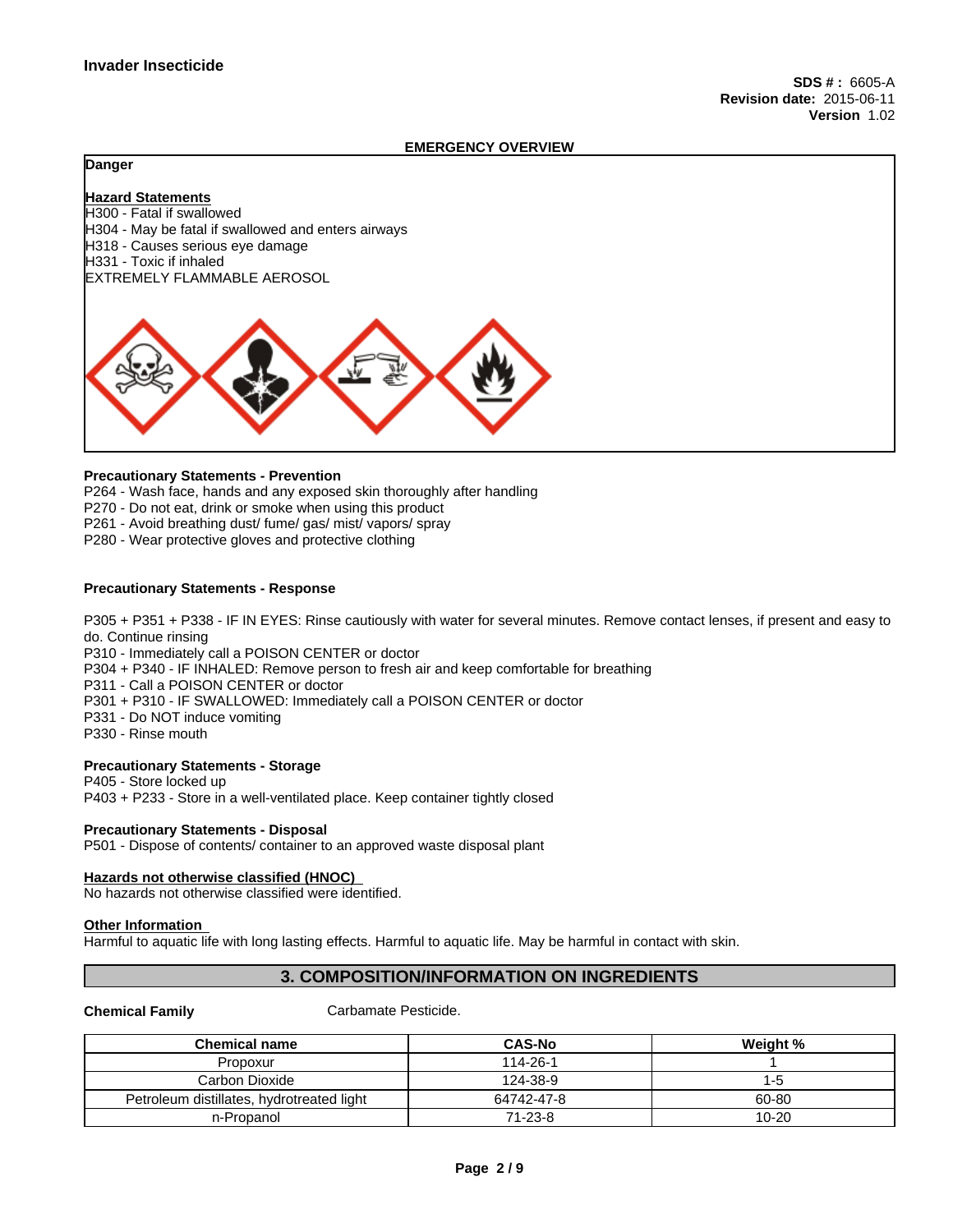Synonyms are provided in Section 1.

|                                                                                                            | <b>4. FIRST AID MEASURES</b>                                                                                                                                                                                                                                                                                                                           |  |  |  |  |  |
|------------------------------------------------------------------------------------------------------------|--------------------------------------------------------------------------------------------------------------------------------------------------------------------------------------------------------------------------------------------------------------------------------------------------------------------------------------------------------|--|--|--|--|--|
| <b>Eye Contact</b>                                                                                         | Hold eyes open and rinse slowly and gently with water for 15 to 20 minutes. Remove<br>contact lenses, if present, after the first 5 minutes, then continue rinsing eye. Call a poison<br>control center or doctor for further treatment advice.                                                                                                        |  |  |  |  |  |
| <b>Skin Contact</b>                                                                                        | Take off contaminated clothing. Rinse skin immediately with plenty of water for 15-20<br>minutes. Call a poison control center or doctor for further treatment advice.                                                                                                                                                                                 |  |  |  |  |  |
| <b>Inhalation</b>                                                                                          | Move to fresh air. If person is not breathing, call 911 (within the U.S. and Canada) or an<br>ambulance, then give artificial respiration, preferably mouth-to-mouth if possible. Call a<br>poison control center or doctor for further treatment advice.                                                                                              |  |  |  |  |  |
| Ingestion                                                                                                  | Immediately call a poison control center or doctor. Do not induce vomiting unless told to do<br>so by a poison control center or doctor. Do not give any liquid to the person. Do not induce<br>vomiting or give anything by mouth to an unconscious person.                                                                                           |  |  |  |  |  |
| Most important symptoms and<br>effects, both acute and delayed                                             | Central nervous system effects.                                                                                                                                                                                                                                                                                                                        |  |  |  |  |  |
| Indication of immediate medical<br>attention and special treatment<br>needed, if necessary                 | Contains petroleum distillate. Vomiting may cause aspiration pneumonia. This product<br>contains an N-methyl carbamate that inhibits cholinesterase. Atropine sulfate is antidotal.                                                                                                                                                                    |  |  |  |  |  |
|                                                                                                            | <b>5. FIRE-FIGHTING MEASURES</b>                                                                                                                                                                                                                                                                                                                       |  |  |  |  |  |
| <b>Suitable Extinguishing Media</b>                                                                        | Foam. Carbon dioxide (CO2). Dry chemical. Water spray.                                                                                                                                                                                                                                                                                                 |  |  |  |  |  |
| Specific Hazards Arising from the<br><b>Chemical</b>                                                       | Contents under pressure.                                                                                                                                                                                                                                                                                                                               |  |  |  |  |  |
| <b>Explosion data</b><br><b>Sensitivity to Mechanical Impact</b><br><b>Sensitivity to Static Discharge</b> | Yes.<br>Yes.                                                                                                                                                                                                                                                                                                                                           |  |  |  |  |  |
| Protective equipment and<br>precautions for firefighters                                                   | Isolate fire area. Evaluate downwind. In the event of fire, wear self contained breathing<br>apparatus.                                                                                                                                                                                                                                                |  |  |  |  |  |
|                                                                                                            | <b>6. ACCIDENTAL RELEASE MEASURES</b>                                                                                                                                                                                                                                                                                                                  |  |  |  |  |  |
| <b>Personal Precautions</b>                                                                                | Isolate and post spill area. Remove all sources of ignition. Ventilate the area. Wear suitable<br>protective clothing, gloves and eye/face protection. For personal protection see section 8. If<br>ventilation is not possible wear full protection suit and chemical protective equipment.                                                           |  |  |  |  |  |
| Other                                                                                                      | For further clean-up instructions, call FMC Emergency Hotline number listed in Section 1<br>"Product and Company Identification" above.                                                                                                                                                                                                                |  |  |  |  |  |
| <b>Environmental Precautions</b>                                                                           | See Section 12 for additional Ecological Information.                                                                                                                                                                                                                                                                                                  |  |  |  |  |  |
| <b>Methods for Containment</b>                                                                             | Prevent further leakage or spillage if safe to do so.                                                                                                                                                                                                                                                                                                  |  |  |  |  |  |
| Methods for cleaning up                                                                                    | Transfer damaged cartridges or cans to containers for later disposal. Clean and neutralize<br>spill area, tools and equipment by washing with bleach water and soap. Waste must be<br>classified and labeled prior to recycling or disposal. Dispose of waste as indicated in<br>Section 13. Rinsate may be disposed at a waste water treatment plant. |  |  |  |  |  |

# **7. HANDLING AND STORAGE**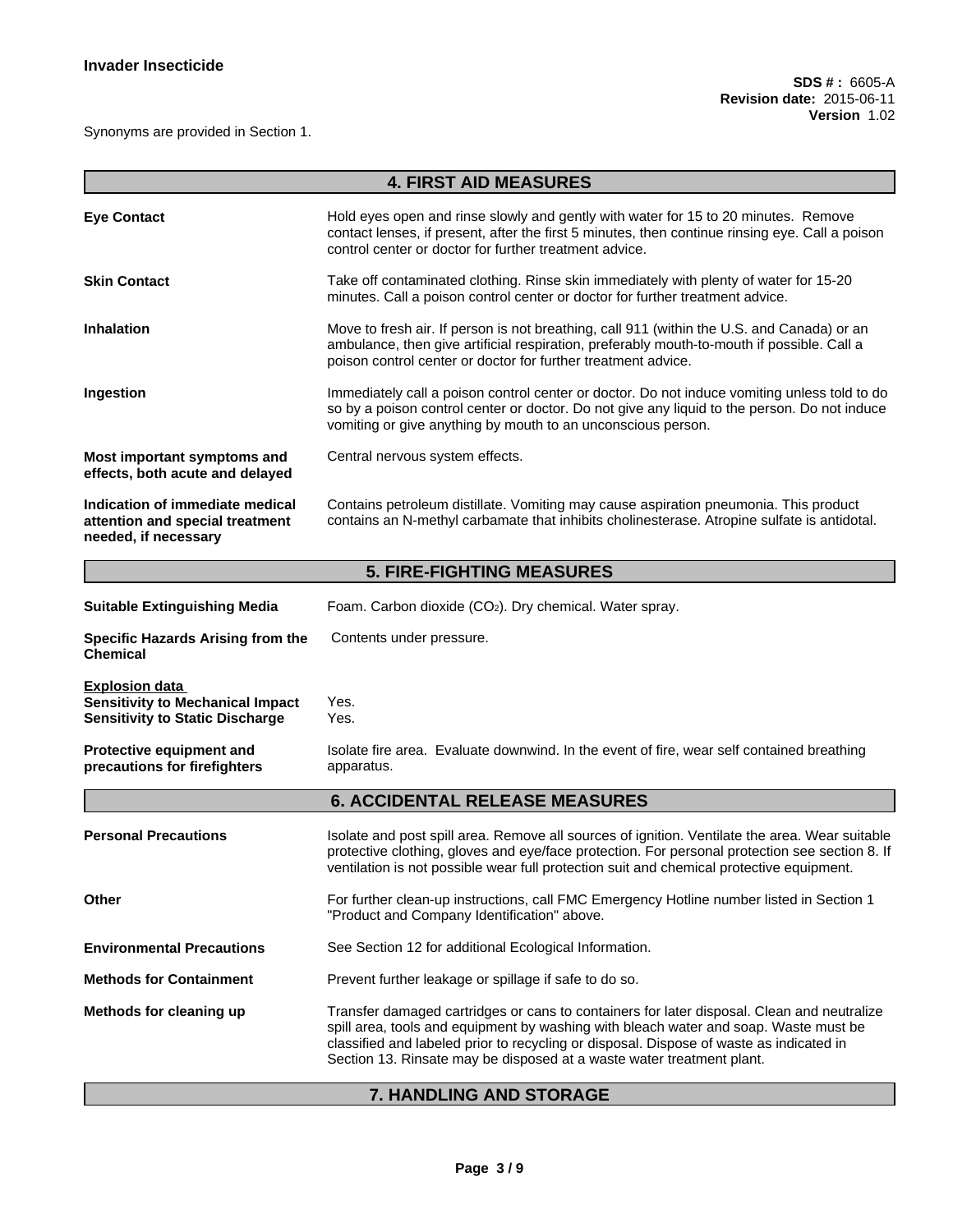|                       | $SDS # : 6605-A$<br><b>Revision date: 2015-06-11</b>                                                                                                                                                                                                                                                                       |
|-----------------------|----------------------------------------------------------------------------------------------------------------------------------------------------------------------------------------------------------------------------------------------------------------------------------------------------------------------------|
| <b>Handling</b>       | Version 1.02<br>Do not contaminate other pesticides, fertilizers, water, food, or feed by storage or disposal.<br>BEWARE: Aerosol is pressurized. Keep away from direct sun exposure and temperatures<br>over 130°F. Do not open by force or throw into fire even after use. Do not spray on flames<br>or red-hot objects. |
| <b>Storage</b>        | Keep in a dry, cool and well-ventilated place. Keep away from open flames, hot surfaces<br>and sources of ignition. Keep out of reach of children and animals. Keep/store only in<br>original container.                                                                                                                   |
| Incompatible products | Strong oxidizing agents. Bases. Powdered earth metals.                                                                                                                                                                                                                                                                     |

# **8. EXPOSURE CONTROLS/PERSONAL PROTECTION**

# **Control parameters**

| <b>Chemical name</b>                                                  | <b>ACGIH TLV</b>                          | <b>OSHA PEL</b>                                                                                           | <b>NIOSH</b>                                                                                                        | <b>Mexico</b>                                                                                                                         |
|-----------------------------------------------------------------------|-------------------------------------------|-----------------------------------------------------------------------------------------------------------|---------------------------------------------------------------------------------------------------------------------|---------------------------------------------------------------------------------------------------------------------------------------|
| Propoxur<br>114-26-1                                                  | TWA: $0.5$ mg/m <sup>3</sup>              |                                                                                                           | TWA: 0.5 mg/m <sup>3</sup>                                                                                          | Mexico: TWA 0.05 mg/m <sup>3</sup><br>Mexico: STEL 2 mg/m <sup>3</sup>                                                                |
| Carbon Dioxide<br>124-38-9                                            | STEL 30000 ppm<br>TWA: 5000 ppm           | TWA: 5000 ppm<br>TWA: 9000 mg/m <sup>3</sup>                                                              | IDLH: 40000 ppm<br>TWA: 5000 ppm<br>TWA: 9000 mg/m <sup>3</sup><br>STEL: 30000 ppm<br>STEL: 54000 mg/m <sup>3</sup> | Mexico: TWA 5000 ppm<br>Mexico: TWA 9000<br>mq/m <sup>3</sup><br>Mexico: STEL 15000<br>ppm<br>Mexico: STEL 27000<br>mg/m <sup>3</sup> |
| n-Propanol<br>$71 - 23 - 8$                                           | TWA: 100 ppm                              | TWA: 200 ppm<br>TWA: $500 \text{ mg/m}^3$                                                                 | IDLH: 800 ppm<br>TWA: 200 ppm<br>TWA: $500 \text{ mg/m}^3$<br>STEL: 250 ppm<br>STEL: 625 mg/m <sup>3</sup>          | Mexico: TWA 200 ppm<br>Mexico: TWA 500 mg/m <sup>3</sup><br>Mexico: STEL 250 ppm<br>Mexico: STEL 625 mg/m <sup>3</sup>                |
| <b>Chemical name</b>                                                  | <b>British Columbia</b>                   | Quebec                                                                                                    | <b>Ontario TWAEV</b>                                                                                                | <b>Alberta</b>                                                                                                                        |
| Propoxur<br>114-26-1                                                  | TWA: $0.5$ mg/m <sup>3</sup>              | TWA: $0.5$ mg/m <sup>3</sup>                                                                              | TWA: $0.5 \text{ mg/m}^3$                                                                                           | TWA: $0.5$ mg/m <sup>3</sup>                                                                                                          |
| Carbon Dioxide<br>124-38-9                                            | TWA: 5000 ppm<br>STEL: 15000 ppm          | TWA: 5000 ppm<br>TWA: 9000 mg/m <sup>3</sup><br>STEL: 30000 ppm<br>STEL: 54000 mg/m <sup>3</sup>          | TWA: 5000 ppm<br>STEL: 30000 ppm                                                                                    | TWA: 5000 ppm<br>TWA: 9000 mg/m <sup>3</sup><br>STEL: 30000 ppm<br>STEL: 54000 mg/m <sup>3</sup>                                      |
| Petroleum distillates,<br>hydrotreated light<br>64742-47-8            | TWA: 200 mg/m <sup>3</sup><br><b>Skin</b> |                                                                                                           |                                                                                                                     |                                                                                                                                       |
| n-Propanol<br>$71 - 23 - 8$<br>المواطنة والمتعارف والمتاريخ والمتاريخ | TWA: 100 ppm<br>المراجع والمراجع          | TWA: 200 ppm<br>TWA: 492 mg/m <sup>3</sup><br>STEL: 250 ppm<br>STEL: 614 mg/m <sup>3</sup><br><b>Skin</b> | <b>TWA: 100 ppm</b>                                                                                                 | TWA: 200 ppm<br>TWA: 492 mg/m <sup>3</sup><br>STEL: 400 ppm<br>STEL: 984 mg/m <sup>3</sup>                                            |

**Appropriate engineering controls**

**Engineering measures** Apply technical measures to comply with the occupational exposure limits. When working in confined spaces (tanks, containers, etc.), ensure that there is a supply of air suitable for breathing and wear the recommended equipment.

## **Individual protection measures, such as personal protective equipment**

| <b>Eye/Face Protection</b>      | If there is a potential for exposure to particles which could cause eye discomfort, wear<br>chemical goggles. |
|---------------------------------|---------------------------------------------------------------------------------------------------------------|
| <b>Skin and Body Protection</b> | Wear long-sleeved shirt, long pants, socks, and shoes.                                                        |
| <b>Hand Protection</b>          | Wear chemical protective gloves made of materials such as nitrile or neoprene                                 |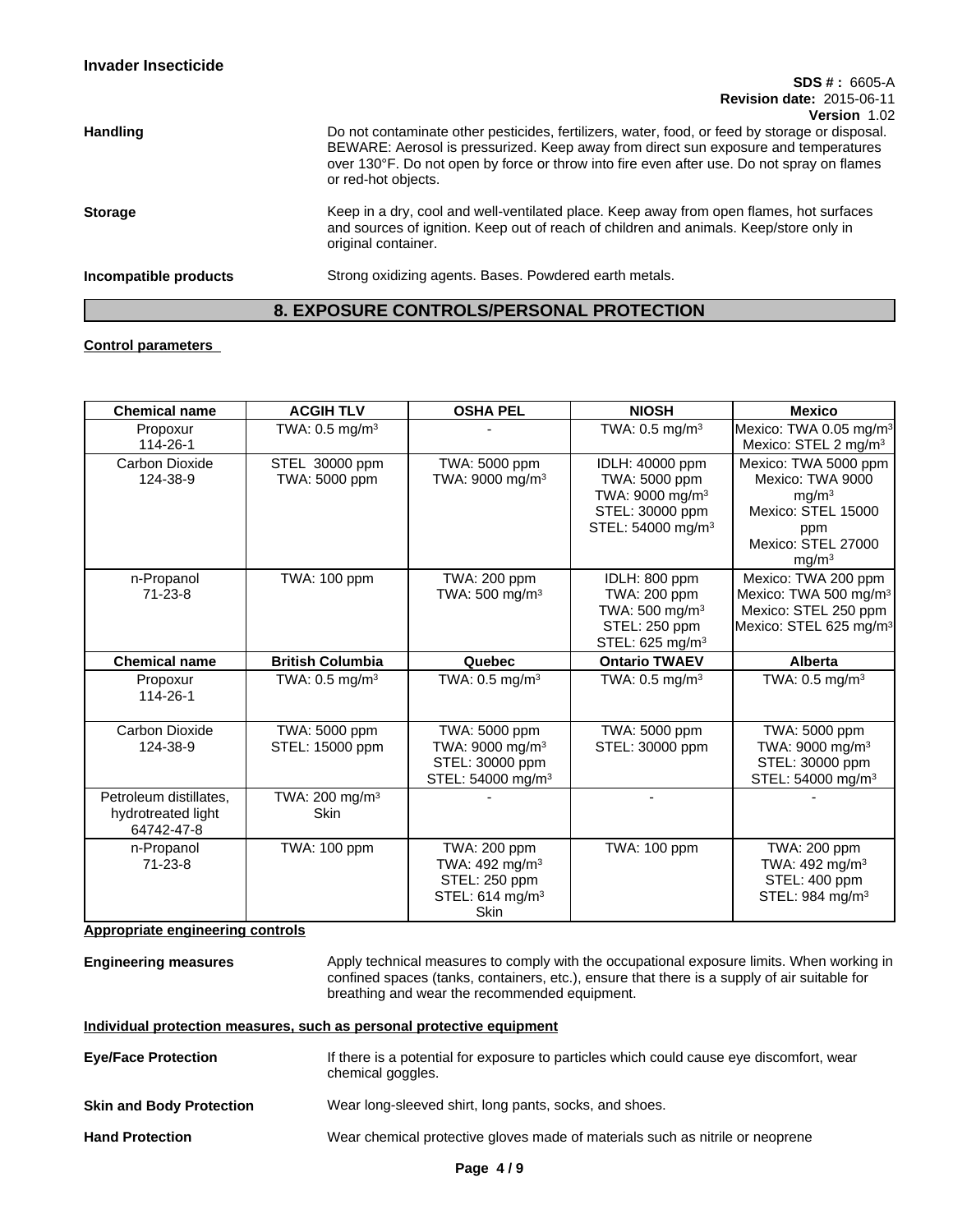| <b>Respiratory Protection</b> | If exposure limits are exceeded or irritation is experienced, NIOSH/MSHA approved<br>respiratory protection should be worn. Respiratory protection must be provided in<br>accordance with current local regulations.                                                                                                       |
|-------------------------------|----------------------------------------------------------------------------------------------------------------------------------------------------------------------------------------------------------------------------------------------------------------------------------------------------------------------------|
| <b>Hygiene measures</b>       | Clean water should be available for washing in case of eye or skin contamination. Wash<br>skin prior to eating, drinking, chewing gum or using tobacco. Shower or bathe at the end of<br>working. Remove and wash contaminated clothing before re-use. Launder work clothing<br>separately from regular household laundry. |
| <b>General information</b>    | If the product is used in mixtures, it is recommended that you contact the appropriate<br>protective equipment suppliers These recommendations apply to the product as supplied                                                                                                                                            |

# **9. PHYSICAL AND CHEMICAL PROPERTIES**

# **Information on basic physical and chemical properties**

| Appearance                              | Clear                                          |
|-----------------------------------------|------------------------------------------------|
| <b>Physical State</b>                   | Aerosol                                        |
| Color                                   | No information available                       |
| Odor                                    | Alcohol                                        |
| <b>Odor threshold</b>                   | No information available                       |
| рH                                      | No information available                       |
| Melting point/freezing point            | Not applicable                                 |
| <b>Boiling Point/Range</b>              | No information available                       |
| <b>Flash point</b>                      | 6.7 °C / 44 °F >36" w/flashback Tag Closed Cup |
| <b>Evaporation Rate</b>                 | No information available                       |
| Flammability (solid, gas)               | No information available                       |
| <b>Flammability Limit in Air</b>        | No information available                       |
| <b>Upper flammability limit:</b>        | No information available                       |
| Lower flammability limit:               | No information available                       |
| Vapor pressure                          | No information available                       |
| <b>Vapor density</b>                    | $6.58$ lb/gal                                  |
| <b>Density</b>                          | No information available                       |
| <b>Specific gravity</b>                 | No information available                       |
| <b>Water solubility</b>                 | No information available                       |
| Solubility in other solvents            | No information available                       |
| <b>Partition coefficient</b>            | No information available                       |
| <b>Autoignition temperature</b>         | No information available                       |
| <b>Decomposition temperature</b>        | No information available                       |
| <b>Viscosity, kinematic</b>             | No information available                       |
| Viscosity, dynamic                      | No information available                       |
| <b>Explosive properties</b>             | No information available                       |
| <b>Oxidizing properties</b>             | No information available                       |
| Molecular weight<br><b>Bulk density</b> | No information available                       |

# **10. STABILITY AND REACTIVITY**

| <b>Reactivity</b>                                                       | Not applicable                                                                              |
|-------------------------------------------------------------------------|---------------------------------------------------------------------------------------------|
| <b>Chemical Stability</b>                                               | Stable under recommended storage conditions.                                                |
| <b>Possibility of Hazardous Reactions</b> None under normal processing. |                                                                                             |
| <b>Hazardous polymerization</b>                                         | Hazardous polymerization does not occur.                                                    |
| <b>Conditions to avoid</b>                                              | Heat (temperatures above flash point), sparks, ignition points, flames, static electricity  |
| Incompatible materials                                                  | Strong oxidizing agents. Bases. Powdered earth metals.                                      |
|                                                                         | Hazardous Decomposition Products Carbon oxides (COx), Hydrogen fluoride, Carbonyl fluoride. |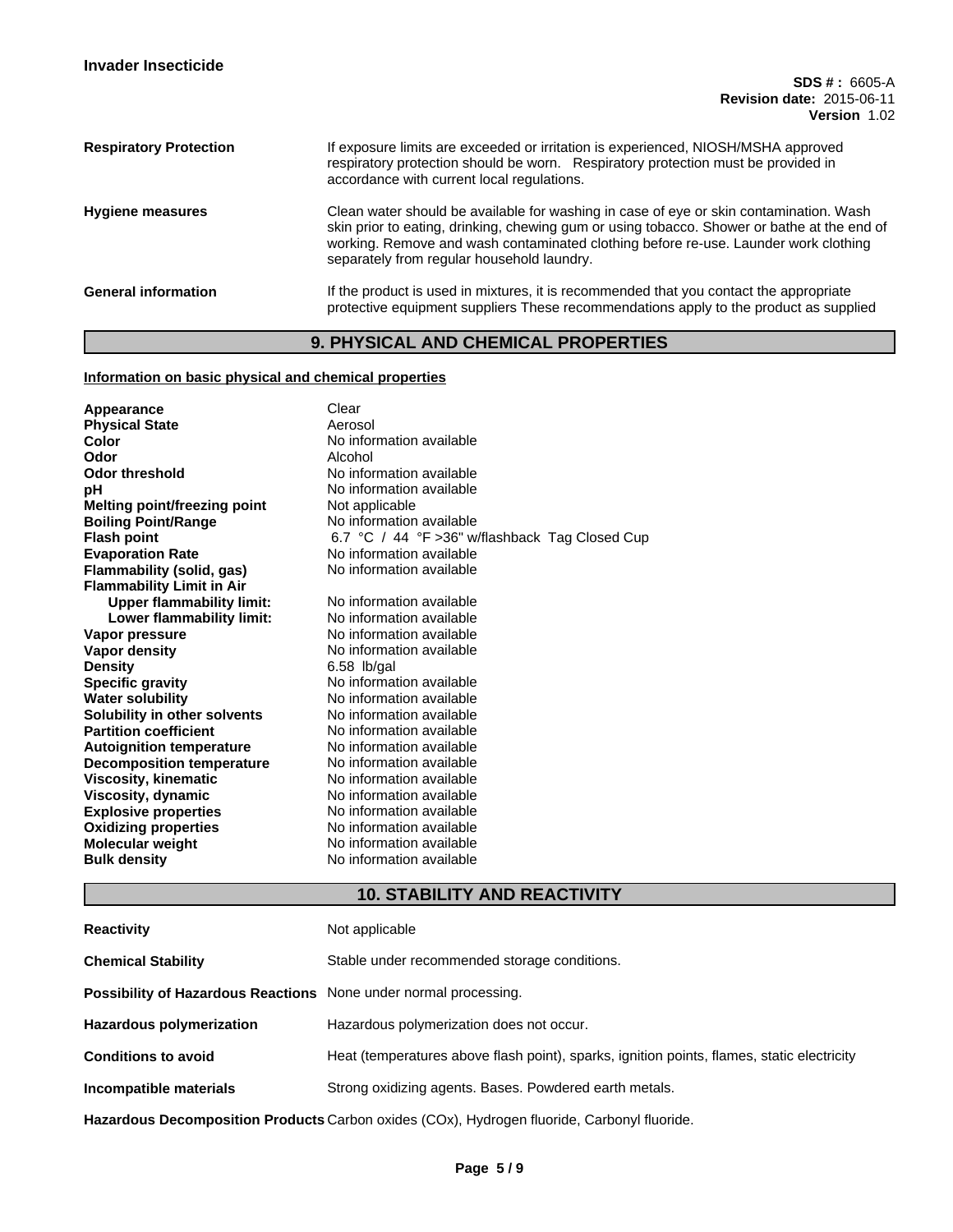# **11. TOXICOLOGICAL INFORMATION**

## **Product Information**

| LD50 Oral<br><b>LD50 Dermal</b><br><b>LC50 Inhalation</b><br><b>LC50 Inhalation</b>    | Propoxur: 47 mg/kg (female rat)<br>Propoxur: > 2000 mg/kg (rabbit)<br>Propoxur > $2.616$ mg/L 1 hr (rat) (dust)<br>Propoxur: $> 1.992$ mg/L (1-hr) (4-hr) (aerosol)                                                                                                                                                                               |  |  |  |
|----------------------------------------------------------------------------------------|---------------------------------------------------------------------------------------------------------------------------------------------------------------------------------------------------------------------------------------------------------------------------------------------------------------------------------------------------|--|--|--|
| Serious eye damage/eye irritation<br>Skin corrosion/irritation<br><b>Sensitization</b> | Irritating to eyes.<br>Slightly or non-irritating (rabbit).<br>Non-sensitizer                                                                                                                                                                                                                                                                     |  |  |  |
| Information on toxicological effects                                                   |                                                                                                                                                                                                                                                                                                                                                   |  |  |  |
| <b>Symptoms</b>                                                                        | No information available.                                                                                                                                                                                                                                                                                                                         |  |  |  |
|                                                                                        | Delayed and immediate effects as well as chronic effects from short and long-term exposure                                                                                                                                                                                                                                                        |  |  |  |
| <b>Chronic toxicity</b>                                                                | Propoxur: Chronic (long-term) inhalation exposure has resulted in depressed cholinesterase<br>levels, headaches, vomiting, and nausea in humans. Chronic ingestion studies in animals<br>have reported depressed cholinesterase levels, depressed body weight, effects to the liver<br>and bladder, and a slight increase in neuropathy.          |  |  |  |
| <b>Mutagenicity</b><br>Carcinogenicity                                                 | Propoxur: Not genotoxic in laboratory studies.<br>Propoxur: Chronic exposure of laboratory animals to repeated doses of propoxur adversely<br>affected the bladder epithelium of rats, causing hyperplasia, papillomas, and carcinomas.<br>Repetitive dosing with propoxur resulted in hepatocellular adenomas in the livers of rats and<br>mice. |  |  |  |
| <b>Neurological effects</b>                                                            | Propoxur: Clinical signs of neurotoxicity in laboratory animals include gait abnormalities,<br>involuntary clonic motor movements, labored breathing, decreased activity, and impaired<br>reflexes.                                                                                                                                               |  |  |  |
| <b>Reproductive toxicity</b>                                                           | Propoxur: No toxicity to reproduction in animal studies.                                                                                                                                                                                                                                                                                          |  |  |  |
| <b>Developmental toxicity</b>                                                          | Propoxur: Not teratogenic in animal studies.                                                                                                                                                                                                                                                                                                      |  |  |  |
| <b>STOT - single exposure</b>                                                          | No information available.                                                                                                                                                                                                                                                                                                                         |  |  |  |
| <b>STOT - repeated exposure</b>                                                        | No information available.                                                                                                                                                                                                                                                                                                                         |  |  |  |
| <b>Target organ effects</b>                                                            | Propoxur: Central nervous system, bladder, liver.                                                                                                                                                                                                                                                                                                 |  |  |  |
| <b>Neurological effects</b>                                                            | Propoxur: Clinical signs of neurotoxicity in laboratory animals include gait abnormalities,<br>involuntary clonic motor movements, labored breathing, decreased activity, and impaired<br>reflexes.                                                                                                                                               |  |  |  |
| <b>Aspiration hazard</b>                                                               | Potential for aspiration if swallowed.                                                                                                                                                                                                                                                                                                            |  |  |  |

| ASVII AUVIL HALAI U  | <u>Ultration</u> aspiration in swallowed. |             |            |             |  |
|----------------------|-------------------------------------------|-------------|------------|-------------|--|
| <b>Chemical name</b> | <b>ACGIH</b>                              | <b>IARC</b> | <b>NTP</b> | <b>OSHA</b> |  |
| Propoxur<br>114-26-1 | ∼                                         | Group 2A    |            |             |  |

*ACGIH (American Conference of Governmental Industrial Hygienists) A3 - Animal Carcinogen IARC (International Agency for Research on Cancer) Group 2A - Probably Carcinogenic to Humans*

# **12. ECOLOGICAL INFORMATION**

# **Ecotoxicity**

| Persistence and degradability | No information available. |
|-------------------------------|---------------------------|
| Bioaccumulation               | No information available. |
| Mobility                      | No information available. |

# **13. DISPOSAL CONSIDERATIONS**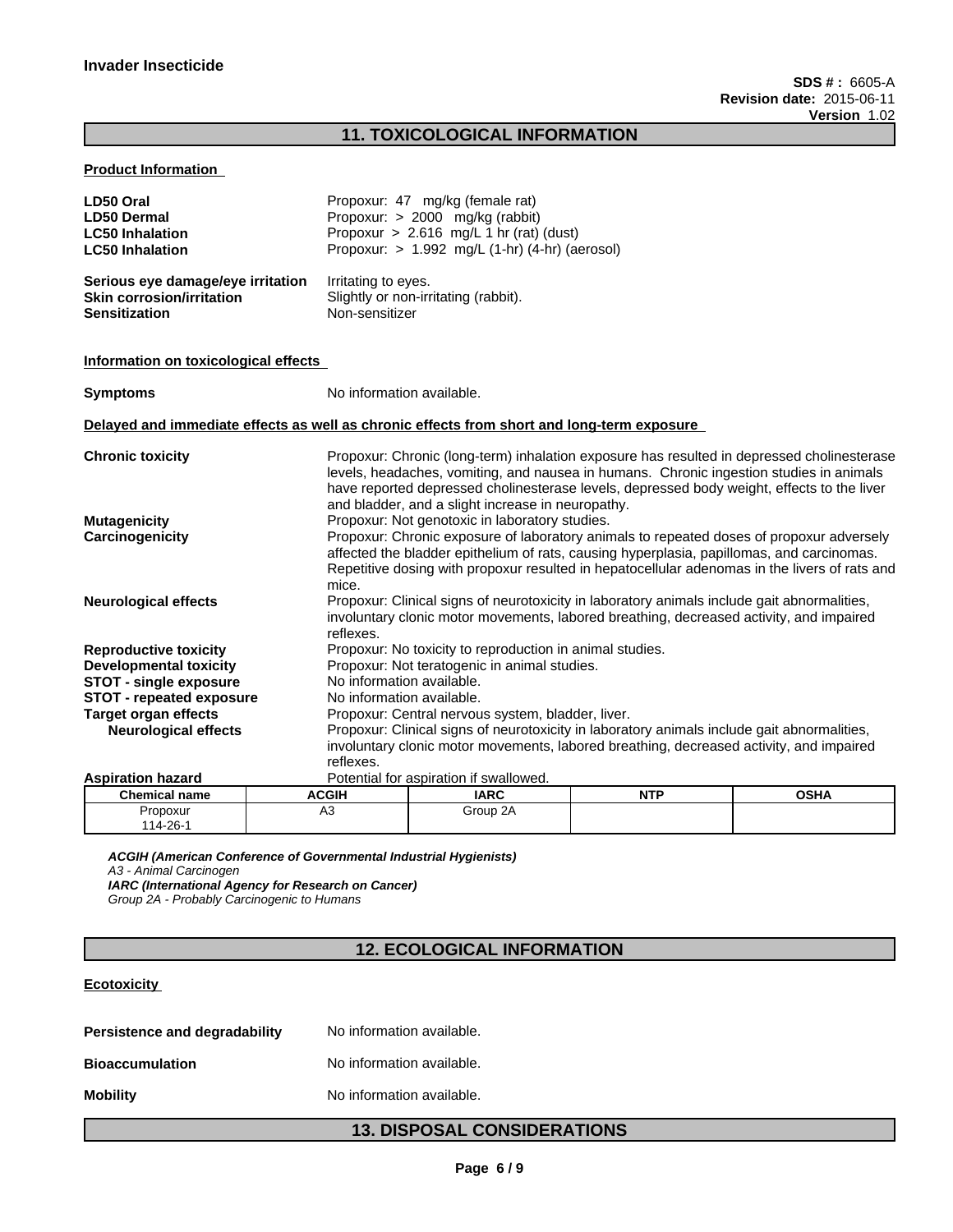| <b>Invader Insecticide</b>                                                                            |                                                                                                                                                                                                                                                                                                                                          |
|-------------------------------------------------------------------------------------------------------|------------------------------------------------------------------------------------------------------------------------------------------------------------------------------------------------------------------------------------------------------------------------------------------------------------------------------------------|
|                                                                                                       | $SDS # : 6605-A$<br><b>Revision date: 2015-06-11</b><br>Version 1.02                                                                                                                                                                                                                                                                     |
| Waste disposal methods                                                                                | Improper disposal of excess pesticide, spray mixture, or rinsate is prohibited. If these<br>wastes cannot be disposed of by use according to label instructions, contact appropriate<br>disposal authorities for guidance.                                                                                                               |
| <b>Contaminated Packaging</b>                                                                         | Containers must be disposed of in accordance with local, state and federal regulations.<br>Refer to the product label for container disposal instructions.                                                                                                                                                                               |
|                                                                                                       | <b>14. TRANSPORT INFORMATION</b>                                                                                                                                                                                                                                                                                                         |
| <b>DOT</b>                                                                                            | USDOT is requiring that products formerly classified as "Consumer Commodity, ORM-D"<br>transition to "Limited Quantity" by 12/31/2020. During the transition period the 49CFR<br>carton shipping marks may be Consumer Commodity (old) or Limited Quantity Diamond<br>(new). Please prepare shipping documents to match the carton mark. |
| <b>Proper Shipping Name</b><br><b>Hazard class</b><br><b>TDG</b>                                      | Consumer commodity<br>ORM-D                                                                                                                                                                                                                                                                                                              |
| UN/ID no<br><b>Proper Shipping Name</b><br><b>Hazard class</b><br><b>Description</b>                  | <b>UN1950</b><br>Aerosols<br>2.1<br>UN1950, Aerosols, 2.1                                                                                                                                                                                                                                                                                |
| <b>ICAO/IATA</b><br>UN/ID no<br><b>Proper Shipping Name</b><br><b>Hazard class</b><br><b>IMDG/IMO</b> | <b>ID8000</b><br>Consumer commodity<br>9                                                                                                                                                                                                                                                                                                 |
| UN/ID no<br><b>Proper Shipping Name</b><br><b>Hazard class</b><br>EmS No.<br><b>Description</b>       | <b>UN1950</b><br>Aerosols<br>2<br>$F-D. S-U$<br>UN1950, Aerosols, 2.1                                                                                                                                                                                                                                                                    |
|                                                                                                       |                                                                                                                                                                                                                                                                                                                                          |

# **15. REGULATORY INFORMATION**

# **U.S. Federal Regulations**

## **SARA 313**

Section 313 of Title III of the Superfund Amendments and Reauthorization Act of 1986 (SARA). This product contains a chemical or chemicals which are subject to the reporting requirements of the Act and Title 40 of the Code of Federal Regulations, Part 372:

| Chemical name             | <b>CAS-No</b> | Weight % | <b>SARA</b><br>313<br>Threshold<br>Values % |
|---------------------------|---------------|----------|---------------------------------------------|
| $14 - 26 - 1$<br>Propoxur | 14-26-        |          | . ت                                         |

## **SARA 311/312 Hazard Categories**

| Acute health hazard               | Yes |
|-----------------------------------|-----|
| <b>Chronic health hazard</b>      | Yes |
| Fire hazard                       | Yes |
| Sudden release of pressure hazard | No  |
| <b>Reactive Hazard</b>            | No  |

## **Clean Water Act**

This product does not contain any substances regulated as pollutants pursuant to the Clean Water Act (40 CFR 122.21 and 40 CFR 122.42)

## **CERCLA**

This material, as supplied, contains one or more substances regulated as a hazardous substance under the Comprehensive Environmental Response Compensation and Liability Act (CERCLA) (40 CFR 302):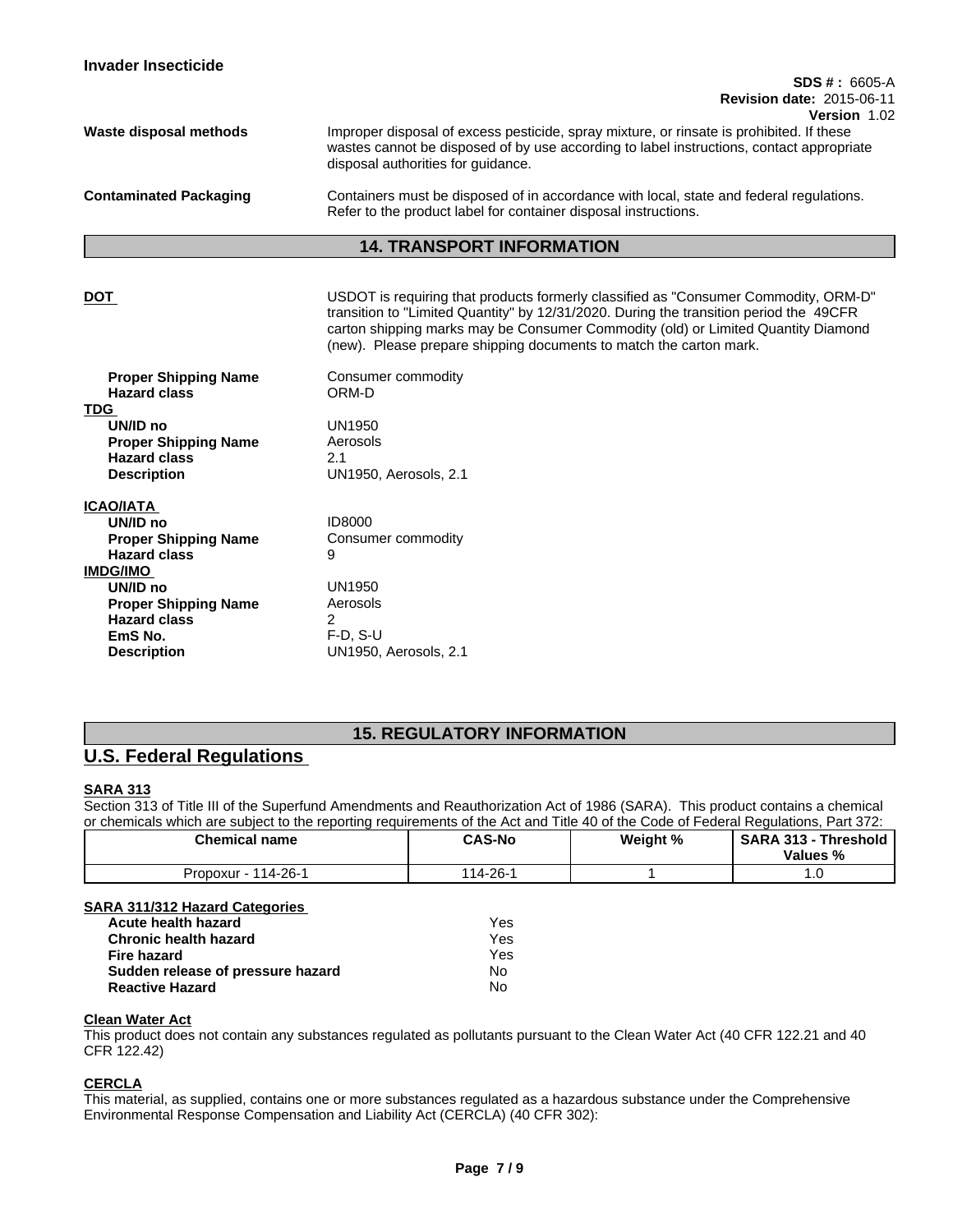| <b>Chemical name</b> | <b>Hazardous Substances RQs</b> | <b>Extremely Hazardous</b><br><b>Substances RQs</b> | 1 JULI 1.VL<br><b>RQ</b>                  |
|----------------------|---------------------------------|-----------------------------------------------------|-------------------------------------------|
| Propoxur<br>114-26-1 | 100 lb                          |                                                     | RQ 100 lb final RQ<br>RQ 45.4 kg final RQ |

*FIFRA Information*

*This chemical is a pesticide product registered by the Environmental Protection Agency and is subject to certain labeling requirements under federal pesticide law. These requirements differ from the classification criteria and hazard information required for safety data sheets, and for workplace labels of non-pesticide chemicals. Following is the hazard information as required on the pesticide label:*

## *CAUTION*

*Harmful if swallowed, inhaled or absorbed through skin. This product is toxic to wildlife and aquatic invertebrates.*

# **US State Regulations**

## **California Proposition 65**

This product contains the following Proposition 65 chemicals:.

| <b>Chemical</b><br>name | . 65<br>.<br>Prop<br>∵ alifor<br>nornia |
|-------------------------|-----------------------------------------|
| $14 - 26 - 1$           | Jarcinoden                              |
| oxur -                  | ۱۵۱۰ ب                                  |

## **U.S. State Right-to-Know Regulations**

| <b>Chemical name</b>              | New Jersey | <b>Massachusetts</b> | Pennsylvania |
|-----------------------------------|------------|----------------------|--------------|
| Propoxur<br>114-26-1              |            |                      |              |
| <b>Carbon Dioxide</b><br>124-38-9 |            |                      |              |
| n-Propanol<br>$71-23-8$           |            | . .                  | $\lambda$    |

# **International Inventories**

| <b>Component</b>                                                     | <b>TSCA</b><br>(United<br>States) | <b>DSL</b><br>(Canada) | <b>EINECS/ELI</b><br><b>NCS</b><br>(Europe) | <b>ENCS</b><br>(Japan) | China<br>(IECSC) | <b>KECL</b><br>(Korea) | <b>PICCS</b><br>(Philippines) | <b>AICS</b><br>(Australia) |
|----------------------------------------------------------------------|-----------------------------------|------------------------|---------------------------------------------|------------------------|------------------|------------------------|-------------------------------|----------------------------|
| Propoxur<br>$114 - 26 - 1(1)$                                        |                                   | X                      | Χ                                           | X                      |                  | X                      | X                             | X                          |
| Carbon Dioxide<br>$124 - 38 - 9$ (1-5)                               | X                                 | X                      | Χ                                           | X                      | X                | X                      | x                             | X                          |
| Petroleum<br>distillates,<br>hydrotreated light<br>64742-47-8 (60-80 |                                   | X                      | Χ                                           | х                      | X                | Χ                      |                               | X                          |
| n-Propanol<br>71-23-8 (10-20)                                        | X                                 | X                      | X                                           | X                      | X                | X                      | X                             | X                          |

| <b>Chemical name</b> | <b>Mexico - Pollutant Release and</b><br><b>Transfer Register - Reporting</b><br><b>Emissions for Fabrication, Process</b><br>or Use -Threshold Quantities | <b>Pollutant Release and Transfer</b><br><b>Register - Reporting Emissions -</b><br><b>Threshold Quantities</b> |
|----------------------|------------------------------------------------------------------------------------------------------------------------------------------------------------|-----------------------------------------------------------------------------------------------------------------|
| Propoxur             | 100<br>2500 kg/yr                                                                                                                                          | $100$ kg/yr                                                                                                     |
| Carbon Dioxide       | 100000                                                                                                                                                     | 100000 kg/yr                                                                                                    |